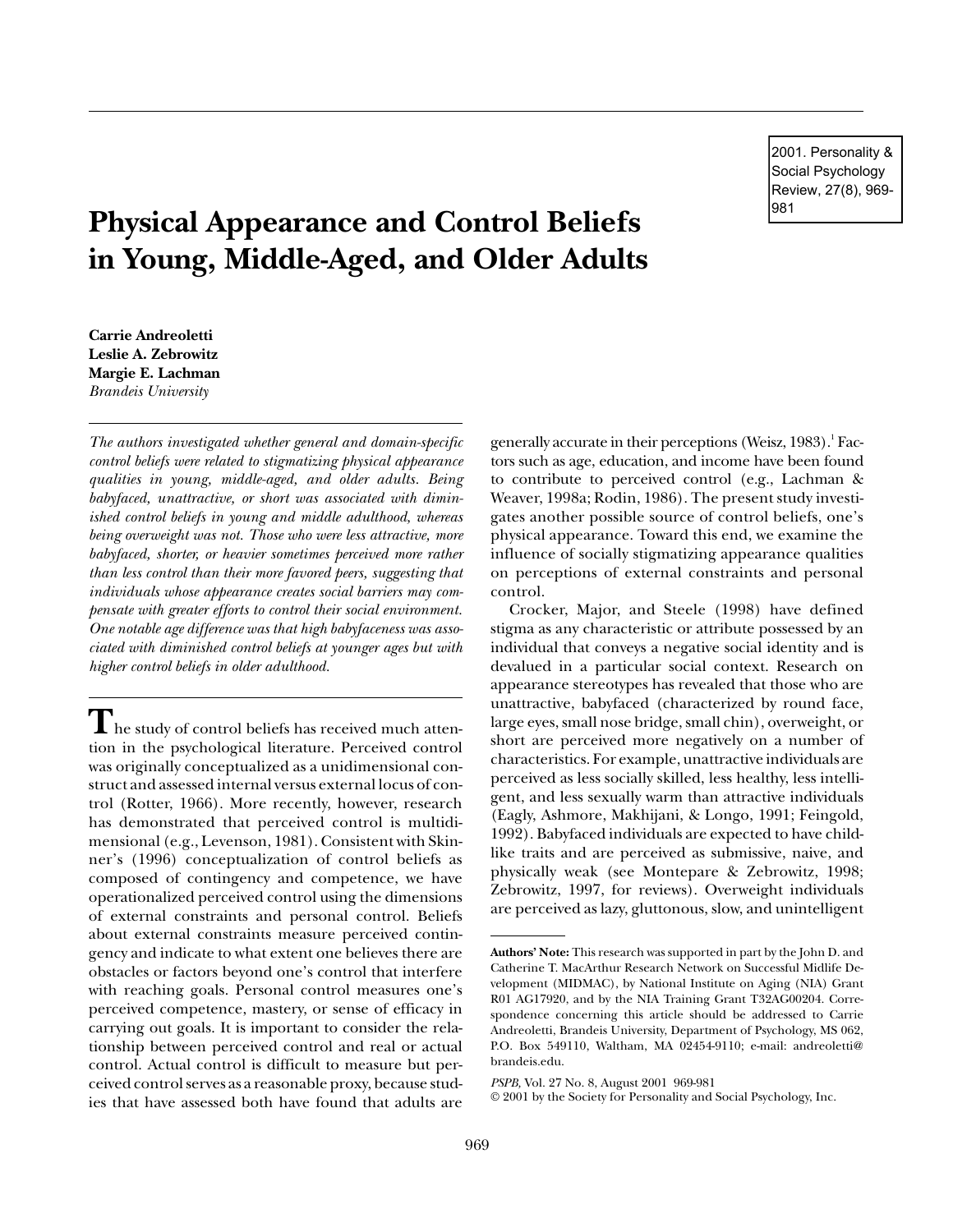(e.g., Allon, 1982; Dejong & Kleck, 1986) and tend to be blamed for their own condition, which implies that they are seen as lacking self-control (Crandall, 1994; Dejong, 1980). Finally, shorter individuals are perceived as lower in professional status and less competent in social and cognitive domains (Brackbill & Nevill, 1981; Chaiken, 1986; Eisenberg, Roth, Bryniarski, & Murray, 1984; Jackson & Ervin, 1992). Thus, each of these appearance qualities conveys a devalued social identity in various social contexts and therefore can be considered stigmatizing. Whereas most of these appearance qualities are likely to be stigmatizing across the life span, babyfaceness may be one exception. The stigmatizing effects of babyfaceness may be reversed in later adulthood, when looking younger can be a buffer against the discrimination that older adults experience (see Pasupathi, Carstensen, & Tsai, 1995, for a review of research on ageism).

Research on the effects of stigma has shown that one of the primary concerns of the stigmatized individual is the threat of becoming the target of prejudice and discrimination (Crocker et al., 1998). Consistent with the view that certain appearance qualities are stigmatizing, research has demonstrated that individuals who are unattractive, babyfaced, overweight, or short experience prejudice and discrimination in interpersonal relationships, educational settings, the job market, the workplace, politics, and the criminal justice system (see Langlois et al., 1996; Montepare & Zebrowitz, 1998; Zebrowitz, 1997, for reviews of attractiveness and babyface literature; Rothblum, Brand, Miller, & Oetjen, 1990, for overweight literature; Collins & Zebrowitz, 1995; Roberts & Herman, 1986, for height literature).

So how might a stigmatizing appearance influence control beliefs? The answer to this question depends on the type of control beliefs to which we are referring. The relationship between physical appearance and perceived external constraints is the most straightforward. The negative expectations and treatment associated with a stigmatizing appearance are likely to lead unattractive, babyfaced, overweight, or short individuals to perceive high external constraints. Predicting the relationship between physical appearance and personal control is more complicated. To the extent that stigmatized individuals feel unable to overcome these constraints, they also may perceive low personal control. Although researchers have hypothesized that overweight and unattractive individuals would be more likely to have an external locus of control, most studies failed to find such a relationship (e.g., Barrios, Barrios, & Topping, 1977; Cash & Smith, 1982; Shea, Crossman, & Adams, 1978). Other research has suggested that this may be because stigmatized individuals compensate for negative expectations. Such compensation in response to perceived constraints may facilitate greater feelings of personal control. Miller, Rothblum, Felicio, and Brand (1995) found that overweight women compensated for negative expectations associated with the stigma of being overweight by behaving in a more socially skilled manner when they knew that they might be judged by their weight. Miller and Rudiger (1997) also found evidence that unattractive women may attempt to compensate for their appearance by projecting an athletic, attractive image. This may lead to feelings of personal control equal to those of the nonstigmatized even when perceived external constraints are high.

Moreover, research has shown that stigmatized individuals sometimes overcompensate by going beyond what is needed to overcome the prejudices resulting from their stigma. For example, Zebrowitz, Collins, and Dutta (1998) found that in contrast to the babyface stereotype, middle-class, babyfaced adolescent boys were more assertive and hostile than their maturefaced peers. This finding suggests that the babyfaced boys were overcompensating for expectations that they would be submissive, naive, and warm. Likewise, Zebrowitz, Andreoletti, Collins, Lee, and Blumenthal (1998, Study 3) found that lower class babyfaced boys were more likely to be delinquent, particularly when the boys were also short. This provides some evidence that short individuals also may overcompensate for lowered expectations based on their height. Moreover, within the group of delinquents, those who were more babyfaced committed more crimes. Overcompensation by babyfaced individuals may have positive as well as negative outcomes. Indeed, babyfaced adolescent boys from middle-class samples had higher educational attainment than their maturefaced peers (Zebrowitz, Andreoletti, et al., 1998), and babyfaced soldiers who served in the military during World War II and the Korean War were more likely to win a military award (Collins & Zebrowitz, 1995). Although compensation may result in the finding of no relationship between physical appearance and personal control, overcompensation would lead to stronger feelings of personal control in those who have a socially stigmatizing appearance.

The present study investigated whether control beliefs were related to physical appearance in young, middle-aged, and older adults. This study improved over past research by measuring general control beliefs on two separate dimensions, external constraints and personal control, as well as by measuring domain-specific control beliefs. The latter were measured only on a single dimension of personal control in the domains of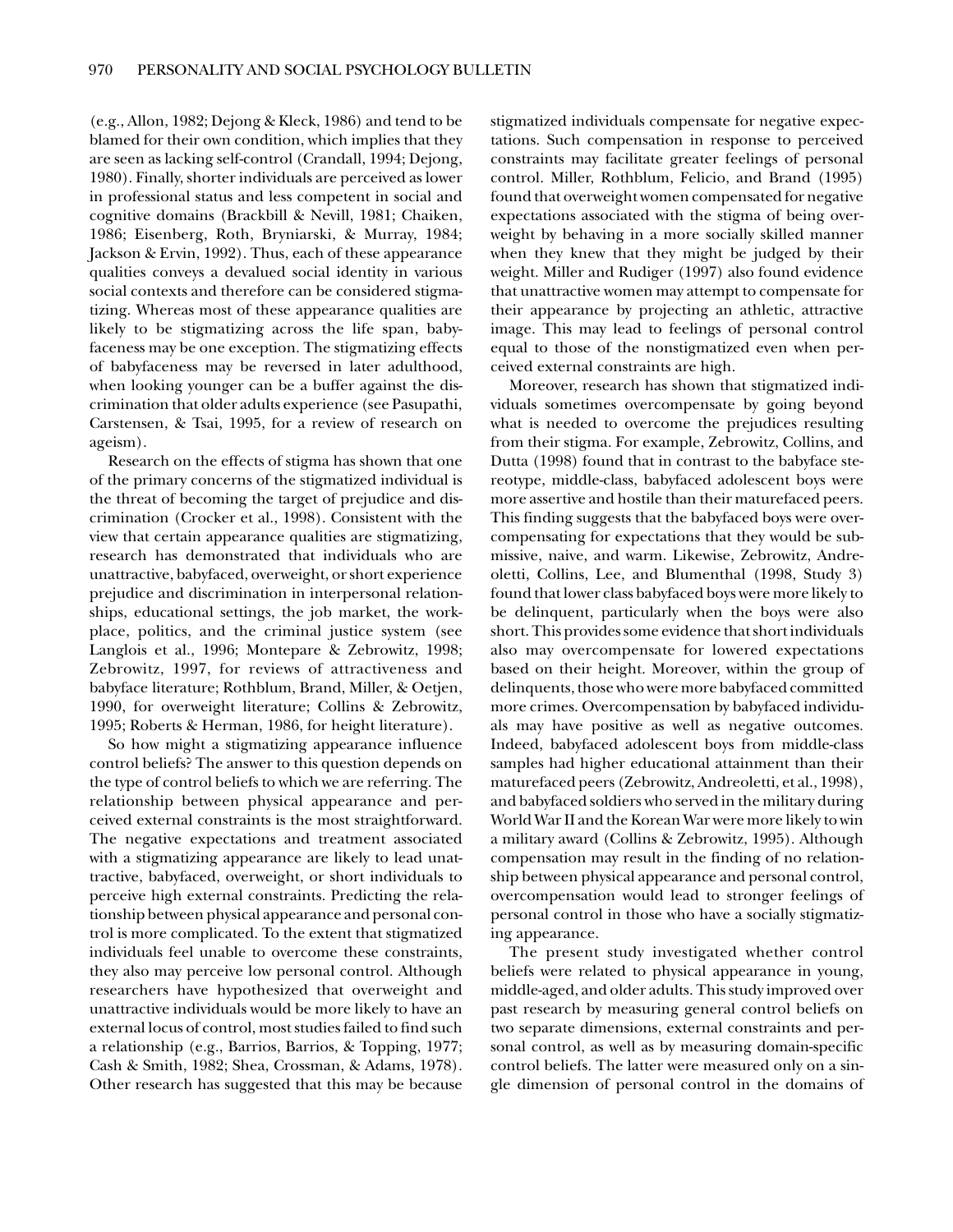work, finances, relationship with partner, and health. This study also improved over past research by examining multiple appearance variables and by controlling for socioeconomic status (SES) and health, which have been found to predict control beliefs (e.g., Lachman & Weaver, 1998a) and which may be correlated with appearance (e.g., Alder et al., 1994; Udry & Eckland, 1984). Finally, this study examined the relationship between appearance and control beliefs across the adult life span, which is important for two reasons. First, although general control beliefs are relatively stable across the life span, domain-specific beliefs (e.g., control over work) have been found to vary with age (Lachman & Weaver, 1998b). Second, the influence of appearance on external constraints also may vary with age.

Based on research that has documented the influence of appearance stereotypes in shaping an individual's social environment, we predicted that individuals of all ages who were unattractive, overweight, or short would perceive high external constraints in reaching their goals. To the extent that these individuals felt unable to overcome these constraints, we predicted that they would perceive low personal control in general and less control over their work, finances, health, and partner in particular. Alternatively, to the extent that these individuals overcompensate for the external constraints they encounter, they may perceive more rather than less control in general as well as in each domain. Unlike the other appearance variables, it was expected that the effects of babyfaceness would vary across age groups. We predicted that the effects for young and middle-aged babyfaced adults would be the same as those predicted for unattractive, overweight, or short individuals. However, because babyfaced adults tend to look younger than their maturefaced peers (Berry & McArthur, 1985), which can be advantageous in older adulthood, we predicted that older babyfaced adults would perceive fewer external constraints and perhaps more personal control in general as well as more control over work, finances, health, and partner in particular.

Finally, sex was examined as a moderating variable for two reasons. First, sex differences have been found in research on control beliefs (e.g., Lachman & Weaver, 1998b). Second, previous research suggests that being unattractive or overweight may be more stigmatizing for women (e.g., Feingold, 1990; Rothblum et al., 1990), whereas being babyfaced or short may be more stigmatizing for men (e.g., Friedman & Zebrowitz, 1992; Jackson & Ervin, 1992; McArthur & Apatow, 1983-1984). Thus, it was expected that the effects of being unattractive or overweight on control beliefs might be stronger for women, whereas the effects of being babyfaced or short might be stronger for men.

# METHOD

# *Participants*

Participants were a subset from the Mid-Life in the United States (MIDUS) survey conducted by the John D. and Catherine T. MacArthur Foundation Network on Successful Mid-Life Development. This subset, the Boston In-Depth Study of Management Processes in Midlife, consists of an oversampling of 302 noninstitutionalized, English-speaking adults between the ages of 25 and 76 (*M* = 47.8, *SD* = 13.1) in the Greater Boston area. The sample was 41% female, primarily White, and roughly half of the participants had a college degree or more.

Participants, recruited for the national study in 1995 using random-digit dialing, completed a 20 to 30 minute phone interview and a self-administered mail-in questionnaire (Midlife Development Inventory—MIDI). Participants who completed the initial study and lived in the Greater Boston area were recruited for the Boston study and interviewed three times between fall 1995 and summer 1997. Time 1 consisted of a 30-minute phone interview and a 20-minute self-administered mail-in questionnaire. Time 2 consisted of a 90-minute session of cognitive tests, interview, and photographs. Time 3 consisted of a 30-minute phone interview. To be included in the present study, participants needed both perceived control data from the initial assessment with the MIDI questionnaire and appearance data collected during Time 2 of the Boston study. A total of 131 men and 79 women met these criteria.

# *Appearance Predictors*

*Babyfaceness and attractiveness*. High-quality front and profile view photographs of each participant with neutral facial expressions (jewelry and glasses permitted) were taken at Time 2 in the Boston study. Participants were photographed from the shoulders up with a blue cape covering their upper body standing 3 feet away in front of a gray sheet with their identification number written on a blue card and taped to the lower left-hand corner of the sheet. Fifty-five introductory psychology students served as judges for credit toward a course requirement. Approximately equal numbers of male and female judges in small groups rated frontal or profile view slides of participants' faces on one of two 7-point Likert scales (*maturefaced*/*babyfaced* or *unattractive*/*attractive*). Slides were presented in age groups (25-35 years, 36-45 years, 46-55 years, 56-65 years, 66-76 years). Within each age group, slides also were grouped by sex. Judges were told that the faces ranged in age from 26 to 76 years but were not given the exact age of each participant; instead, the age groups were defined as about 30, about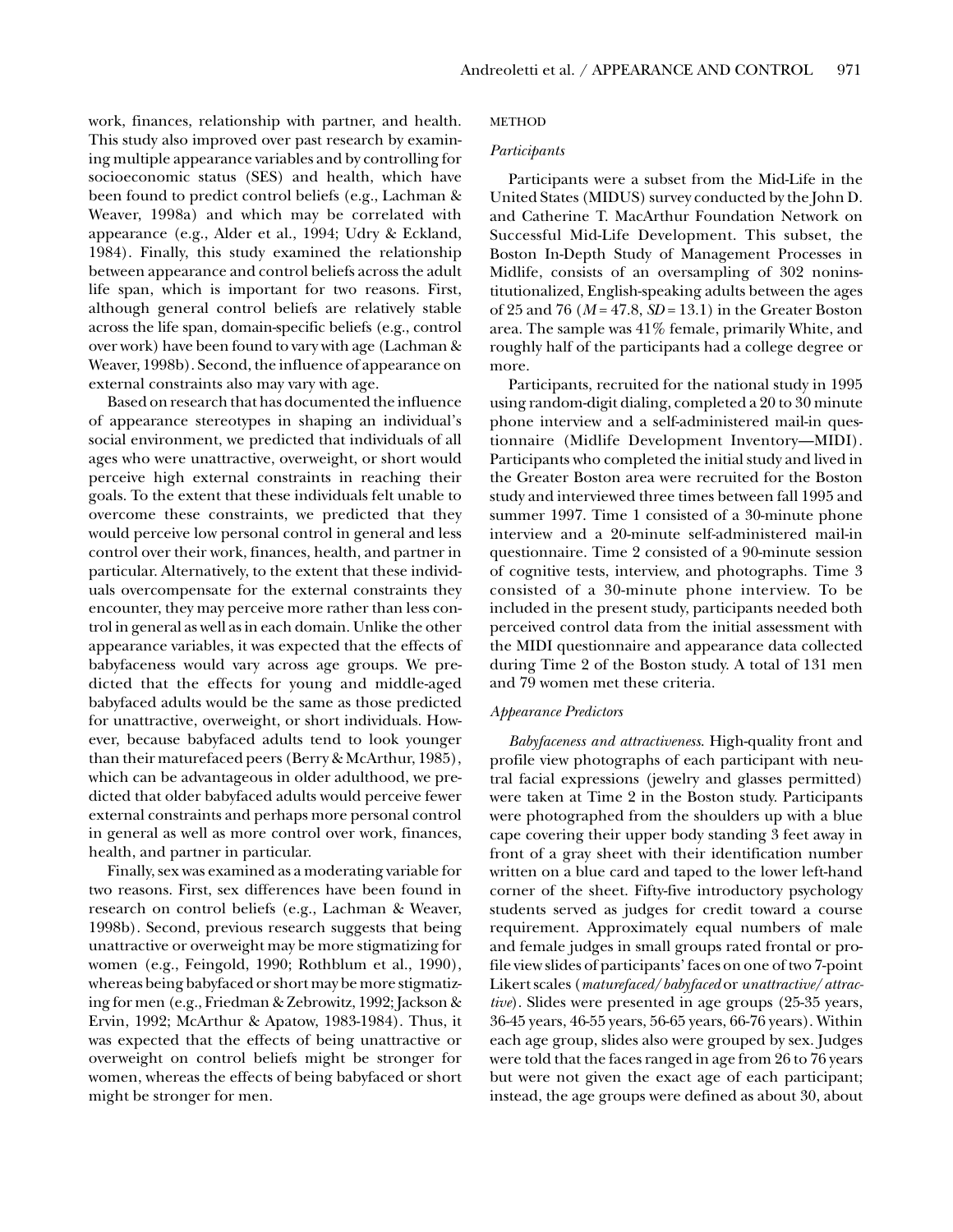40, and so on. Judges were instructed to rate each participant's appearance relative to others of the same age and sex. This was done because the social consequences of babyface or attractiveness depend on how individuals compare with others of their own age and sex. If a 30 year-old man is seen as more babyfaced than a 50-yearold man, that has less significance than if he is seen as more babyfaced than other 30-year-old men. Presentation of the slides was counterbalanced to control for order effects in the ratings. Mean ratings by male and female judges for each appearance measure were highly correlated (*r*s ranged from .67 to .80). Cronbach's alpha coefficients were calculated across male and female judges and ranged from .75 to .87. Composite measures of babyfaceness and of attractiveness were created by standardizing and summing all judges' ratings of frontal and profile view slides, which were significantly correlated; attractiveness:  $r(227) = .71$ , babyfaceness:  $r(227) =$ .58. These composite measures were used to predict perceived control rather than ratings based on either the frontal or profile photos alone because they provided a more ecologically valid indicator of social perceptions that could influence feelings of control. The validity of these appearance ratings is supported by the fact that they were significantly correlated with ratings made by a single interviewer at the beginning of the Time 2 sessions in the Boston study; *r* for attractiveness = .47 and *r* for babyfaceness = .25, *p*s < .001. Although 58 of the 288 Time 2 participants refused to have their pictures taken, there was not a significant difference in the interviewers' attractiveness and babyfaceness ratings of those who agreed to have their picture taken and those who did not, both *.* 

*Height*. A self-reported measure of height in inches was taken from the MIDI questionnaire completed by the participants as part of the initial national study. Height was standardized within each sex to reduce its correlation with sex.

*Body Mass Index (BMI)*. An index of obesity, BMI (weight in  $\text{kg/height}$  in  $\text{m}^2$ ), was calculated from selfreported measures of height and weight, which were taken from the MIDI questionnaire and converted to metric.

#### *Demographic Predictors*

*SES*. A measure of SES for each participant was created by standardizing and summing self-reported measures of education and household income. Education was measured on a 12-point scale (1 = *some grade school*,2= *junior high/eighth grade*,3= *some high school*,4= *general equivalency diploma (GED)*,5= *graduated from high school*,6= *1 to 2 years of college, no degree*,7= *3 years of college, no degree*,8=

*2-year college degree*,9= *4-year college degree*, 10 = *some graduate school*, 11 = *master's degree*, and 12 = *doctoral-level degree*). Household income was measured on a  $7$ -point scale (1 = *less than \$10,000*,2= *\$10,000 to \$14,999*,3= *\$15,000 to \$19,999*,4= *\$20,000 to \$24,999*,5= *\$25,000 to \$34,999*,6= *\$35,000 to \$49,999*, and 7 = *\$50,000 or more*).

*Health problems*. As part of the MIDI questionnaire, participants rated whether they had experienced or been treated for 28 chronic health problems in the past 12 months (e.g., asthma, thyroid disease, ulcer, diabetes, hypertension). A measure of health problems was created by summing the number of chronic health problems endorsed by each respondent.

#### *Criterion Variables*

*General control scales*. General control was operationalized on two dimensions: external constraints and personal control. The External Constraints Scale (Cronbach's  $\alpha = .61$ ) included three items from Lachman and Weaver's (1998a, 1998b) Perceived Constraints Scale that were indicative of external factors beyond one's control that interfere with reaching goals (e.g., "there are many things that interfere with what I want to do"). The Personal Control Scale (Cronbach's  $\alpha$  = .80) included nine items that were indicative of one's sense of efficacy in carrying out goals (e.g., "whether I am able to get what I want is in my own hands"). The Personal Control Scale was composed of all items from Lachman and Weaver's (1998a, 1998b) Personal Mastery Scale and five additional items from their Perceived Constraints Scale that were not included in the External Constraints Scale. Participants indicated on a 7-point scale the extent to which they agreed with each of the items  $(1 =$ *strongly agree*,7= *strongly disagree*). Items were reversescored when necessary so higher scores reflected more external constraints or greater personal control. The mean of the items was computed for respondents who had at least two of the three items on the External Constraints Scale and at least four of the nine items on the Personal Control Scale.

*Domain-specific control scales*. Personal control in four different domains (health, work, finances, and relationship with partner) was assessed using an 11-point scale for each domain (0 = *no control at all*, 10 = *very much control*). The wording of the item was as follows: "Using a 0 to 10 scale where 0 means *no control at all* and 10 means *very much control*, how would you rate the amount of control you have over your \_\_\_\_ these days?" For work control, only those individuals who worked for pay were included in the analyses. Measures of external constraints in each domain were not available in the data set.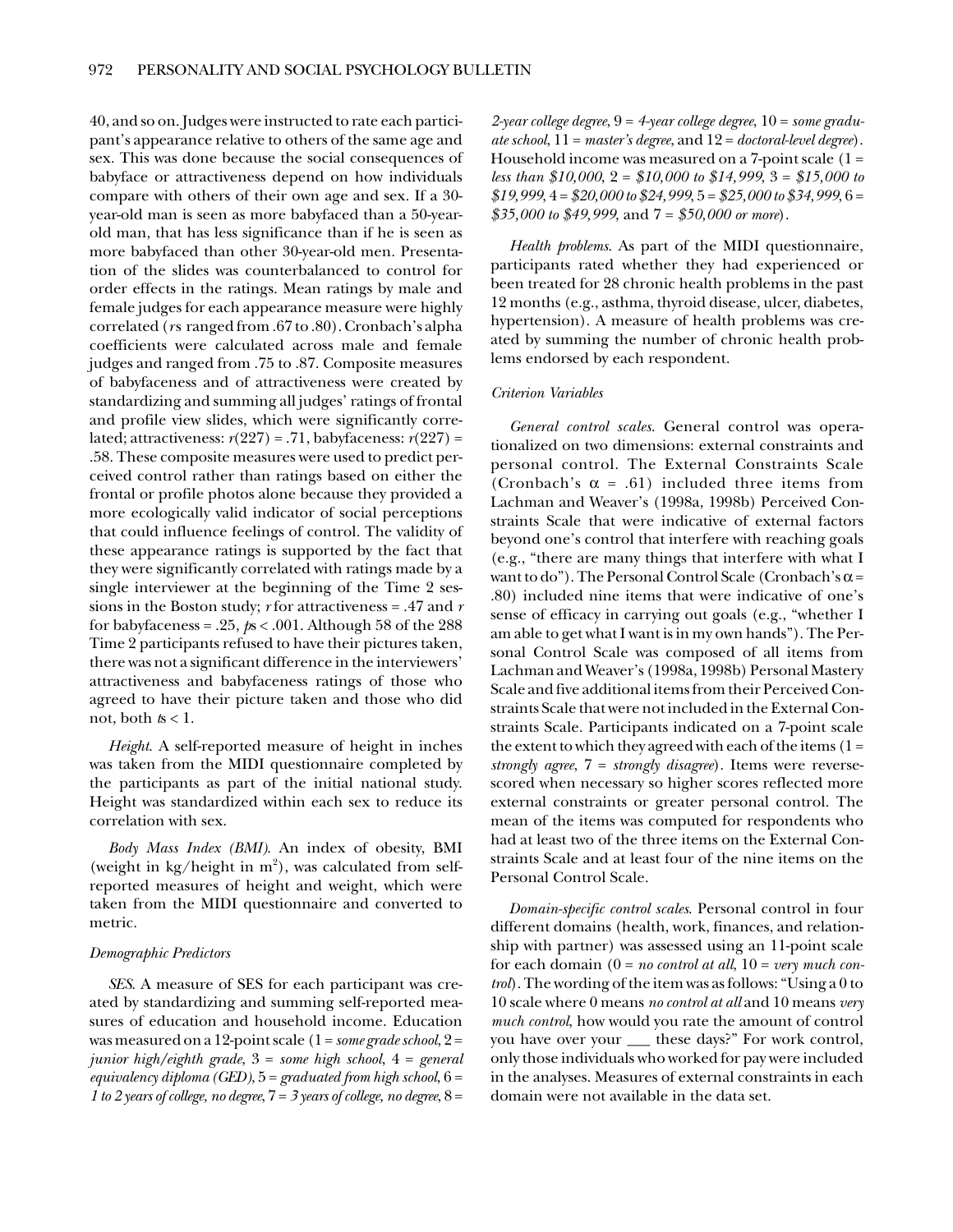|                         |          | 2        | $\overline{\mathbf{3}}$ | $\overline{4}$ | 5       | 6      | 7                        | 8           | 9        | 10       | 11       | 12        |
|-------------------------|----------|----------|-------------------------|----------------|---------|--------|--------------------------|-------------|----------|----------|----------|-----------|
| 1. Babyfaceness         |          | .18      | $-.37**$                | .09            | $-.06$  | $-.05$ | .10                      | .17         | $-.13$   | .02      | .04      | $.358*$   |
| 2. Attractiveness       | .16      |          | $-.09$                  | $-42***$       | $-.14$  | .15    | .11                      | .03         | .10      | $-.08$   | .04      | .08       |
| 3. Height               | .22      | .27      |                         | .02            | $-.10$  | $-.03$ | .05                      | .15         | $.33**$  | $-.12$   | $-.00$   | .08       |
| 4. BMI                  | .07      | $-.23$   | $-.36*$                 |                | .05     | $-.11$ | $-.26*$                  | $.29*$      | $-.13$   | .19      | $.10\,$  | $.16\,$   |
| 5. Health problems      | .06      | .01      | $-.39*$                 | $-.54***$      |         | $-.16$ | .23                      | $-.30*$     | $-.20$   | $-.06$   | $-.28*$  | $-.13$    |
| 6. SES                  | .19      | $.45***$ | $.48**$                 | $-.05$         | .01     |        | $-.19$                   | .25         | .13      | $.28*$   | $-.15$   | $-.06$    |
| 7. External constraints | .08      | $-.06$   | $-.32$                  | $-.31$         | $-16$   | $-.14$ | $\overline{\phantom{m}}$ | $-49***-20$ |          | $-.34**$ | $-.37**$ | $-.52***$ |
| 8. Personal control     | .33      | $-.10$   | .21                     | $.37*$         | $.40**$ | .06    | $-.55***$                |             | $.43***$ | $.39***$ | $.28*$   | $.40**$   |
| 9. Work control         | .08      | .20      | $-.03$                  | $.39*$         | .19     | .21    | $-.35$                   | .21         |          | $.32**$  | $.36**$  | $.41**$   |
| 10. Finance control     | .03      | $-.08$   | $-.04$                  | $-.03$         | $-.03$  | .27    | .29                      | .12         | .26      |          | $-.10$   | $.37**$   |
| 11. Health control      | $-.01$   | $-.22$   | $-.16$                  | .35            | $-.11$  | .19    | $-.23$                   | $-.26$      | .01      | $-.05$   |          | .49***    |
| 12. Partner control     | $-.57**$ | $-.51**$ | .32                     | .20            | $-.16$  | $-.03$ | $-.58**$                 | .18         | $-.00$   | $-.18$   | .12      |           |

**TABLE 1: Correlation Matrix for Predictor and Criterion Variables for Young Men and Women**

NOTE: Men are above the diagonal and women are below. Unless otherwise noted,  $n = 43$  for men;  $n = 26$  for women. For work control,  $n = 39$  for men; *n* = 23 for women. For partner control, *n* = 34 for men; *n* = 17 for women. BMI = Body Mass Index, SES = socioeconomic status. \**p* < .10. \*\**p* < .05. \*\*\**p* < .01. \*\*\*\**p* < .001.

#### RESULTS

#### *Overview*

Regression analyses were performed separately for young (25-39 years, *M* age = 32.9, *SD* = 4.1), middle-aged (40-59 years, *M* age = 49.8, *SD* = 5.0), and older (60-76 years, *M* age = 66.1,  $SD = 4.0$ ) adults to determine the influence of appearance on general external constraints and personal control as well as work control, finance control, health control, and partner control. The predictors were babyfaceness, attractiveness, height, BMI, sex, SES health problems, and interactions of sex with the appearance variables.<sup>2</sup> All variables were entered simultaneously. Because the models included many nonsignificant predictors, trimmed models were designated by deleting all predictors with *t*s < 1. The data for each of the predictor variables involved in the interactions were centered on the mean to reduce collinearity (Cohen & Cohen, 1983). In models that included significant interactions, simple slope analyses were conducted by running separate regression analyses for men and women. Correlations among the predictor and criterion variables for young, middle-aged, and older adults are presented in Tables 1, 2, and 3. A summary of the regression analyses is presented in Table 4, and results of the regressions by each appearance predictor are presented below.

# *Face Effects*

*Babyfaceness*. For young adults, there was a significant Babyfaceness  $\times$  Sex interaction for partner control ( $\beta$  =  $-0.35$ ,  $p = 0.01$ ) (see Figure 1). Simple slope analyses revealed that young babyfaced women perceived less control over their partners than did their maturefaced peers (β = –.39, *p* = .05). In contrast, young babyfaced men perceived more control over their partners than did their maturefaced peers ( $β = .34, β = .08$ ). There were no effects of babyfaceness on any of the other control variables for young adults.

For middle-aged adults, as predicted, those who were more babyfaced perceived more external constraints than did their more maturefaced peers ( $β = .25, p = .02$ ). Consistent with perceiving more constraints, middleaged babyfaced adults also perceived less control over their work  $(\beta = -0.31, p = 0.02)$  and their finances  $(\beta = -0.21, p = 0.02)$ *p* = .05). There were no effects of babyfaceness on any of the other control variables for middle-aged adults. As predicted, in contrast to the findings for young and middle-aged adults, babyfaced older adults perceived fewer constraints than did their maturefaced peers (β =  $-0.33$ ,  $p = 0.03$ ). This finding was qualified by a significant Babyfaceness  $\times$  Sex interaction ( $\beta$  = -.25,  $p$  = .05), which revealed that this effect was stronger for women than for men (see Figure 1). Although simple slope analyses revealed that neither the slope for men nor women was significantly different from zero, the lack of significance for women can be attributed to the small *n*. For older adults, a babyface was not associated with any of the other control variables.

*Attractiveness*. Contrary to prediction, there were no effects of attractiveness on control beliefs for young or older adults. For middle-aged adults, as predicted, those who were less attractive perceived less control over work  $(\beta = .28, p = .04)$  than did those who were more attractive. An Attractiveness × Sex interaction for health control  $(\beta = -.35, p = .005)$  revealed that, consistent with the overcompensation predictions, less attractive middle-aged women perceived more control over their health than did their more attractive peers (β = –.52, *p* = .03) (see Figure 2). Although attractiveness did not have a significant effect on health control for middle-aged men as we had predicted, this finding supports our prediction that attractiveness would have stronger effects for women.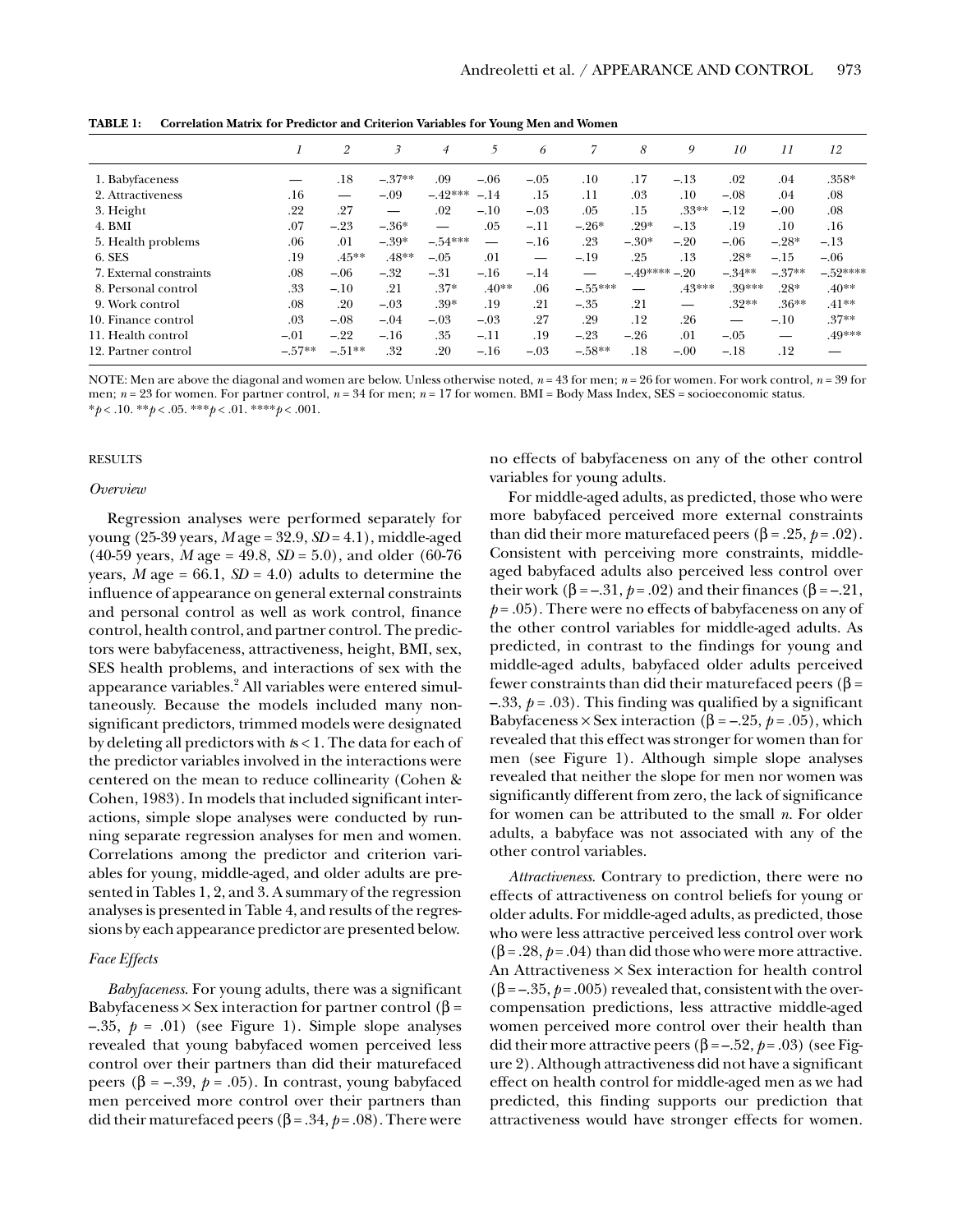|                         |          | 2         | $\overline{\mathbf{3}}$ | $\overline{4}$ | 5                        | 6         | 7         | 8         | 9         | 10              | 11                             | 12      |
|-------------------------|----------|-----------|-------------------------|----------------|--------------------------|-----------|-----------|-----------|-----------|-----------------|--------------------------------|---------|
| 1. Babyfaceness         |          | $.37***$  | .09                     | .27            | $.16\,$                  | $-.27*$   | $.32**$   | $-.22$    | $-.28*$   | $-.20$          | $-.29**$                       | $-.19$  |
| 2. Attractiveness       | $.52***$ |           | $-.10$                  | $-.12$         | $-.20$                   | .15       | $-.25*$   | $.30**$   | .19       | $.33**$         | .16                            | $-.03$  |
| 3. Height               | $-.16$   | $-.02$    |                         | $-.01$         | .13                      | $-.15$    | $.27*$    | $-.34**$  | $-.03$    | $-.23$          | $-.08$                         | .04     |
| 4. BMI                  | $-.04$   | $-.54***$ | $-.15$                  |                | .12                      | $-.41***$ | .39***    | $-.19$    | $-.23$    | $-.36**$        | $-.38***$                      | $-.02$  |
| 5. Health problems      | $-.35**$ | $-.13$    | .15                     | $-.02$         | $\overline{\phantom{m}}$ | $-.28*$   | $.51***$  | $-.40***$ | $-.44***$ | $-.60***-.34**$ |                                | $-.28*$ |
| 6. SES                  | $.41**$  | .43***    | $-.02$                  | $-.07$         | $-.21$                   |           | $-.55***$ | $.34***$  | .20       | .39***          | .20                            | .15     |
| 7. External constraints | $-.02$   | $-.00$    | $-.15$                  | $-.20$         | .23                      | $-.24$    |           | $-.64***$ | $-47***$  |                 | $-.66**** - .50**** - .57****$ |         |
| 8. Personal control     | .18      | .08       | $-.20$                  | .09            | $-.39**$                 | .25       | $-.51***$ |           | $.43***$  | $.37***$        | $.43***$                       | $.39**$ |
| 9. Work control         | $-.00$   | .02       | $-.11$                  | .25            | .13                      | .20       | $-.48**$  | .27       |           | $.46****$       | $.54***$                       | .19     |
| 10. Finance control     | $-.14$   | $-.20$    | $-.22$                  | .15            | $-.42**$                 | .14       | $-.23$    | $.38**$   | $.36*$    |                 | $.46***$                       | .26     |
| 11. Health control      | .12      | $-.23$    | $-.17$                  | .23            | $-.41**$                 | .24       | $-.61***$ | $.49***$  | .05       | $.43**$         | $\overline{\phantom{0}}$       | $.33**$ |
| 12. Partner control     | .26      | .04       | .19                     | .08            | $-.13$                   | .19       | $-.22$    | $-.11$    | .23       | $-.24$          | .09                            |         |

**TABLE 2: Correlation Matrix for Predictor and Criterion Variables for Middle-Age Men and Women**

NOTE: Men are above the diagonal and women are below. Unless otherwise noted, *n* = 48 for men; *n* = 35 for women. For work control, *n* = 43 for men; *n* = 27 for women. For finance control, *n* = 34 for women. For partner control, *n* = 40 for men; *n* = 22 for women. BMI = Body Mass Index, SES = socioeconomic status.

\**p* < .10. \*\**p* < .05. \*\*\**p* < .01. \*\*\*\**p* < .001.

|  |  |  | TABLE 3: Correlation Matrix for Predictor and Criterion Variables for Older Men and Women |  |  |
|--|--|--|-------------------------------------------------------------------------------------------|--|--|
|--|--|--|-------------------------------------------------------------------------------------------|--|--|

|                         |          | 2       | $\overline{\mathbf{3}}$ | 4                        | 5      | 6        |          | 8             | 9      | 10      | 11        | 12     |
|-------------------------|----------|---------|-------------------------|--------------------------|--------|----------|----------|---------------|--------|---------|-----------|--------|
| 1. Babyfaceness         |          | $.39**$ | .03                     | $.34**$                  | $-.11$ | .06      | $-.08$   | .14           | .00    | $-.02$  | .03       | $.36*$ |
| 2. Attractiveness       | $.68***$ |         | $-.14$                  | $-.11$                   | $-.22$ | $.35***$ | .12      | $-.12$        | $-.23$ | $-.04$  | .12       | .04    |
| 3. Height               | .06      | $-.26$  |                         | .01                      | $-.07$ | $.30*$   | $-.28*$  | $-.20$        | $-.01$ | $-.02$  | .02       | $-.30$ |
| 4. BMI                  | $-.03$   | $-.21$  | $-.27$                  | $\overline{\phantom{0}}$ | .18    | $-.31*$  | $-.03$   | .10           | $-.14$ | $-.05$  | $-.10$    | .23    |
| 5. Health problems      | $-.01$   | .08     | $-.11$                  | .16                      |        | $-.15$   | .09      | $-.06$        | $-.12$ | $-.17$  | $-.45***$ | $-.09$ |
| 6. SES                  | .17      | .22     | .21                     | $-.02$                   | $-.19$ |          | $-.26$   | .10           | $-.04$ | $-.11$  | $-.07$    | $-.28$ |
| 7. External constraints | $-.40$   | $-.22$  | .22                     | $-.20$                   | .21    | $-.27$   |          | $-.72***-.22$ |        | .03     | $-.21$    | $-.23$ |
| 8. Personal control     | .21      | .00.    | .17                     | .42                      | $-.16$ | $.51**$  | $-.57**$ |               | $-.19$ | $-.01$  | .28*      | $-.03$ |
| 9. Work control         | $.70**$  | .36     | .11                     | .04                      | .19    | $-.40$   | .41      | $-.27$        |        | .06     | .13       | .33    |
| 10. Finance control     | .15      | $-.11$  | $-.03$                  | .04                      | .11    | $-.12$   | $-.40$   | $-.03$        | $-.16$ |         | $.30*$    | .27    |
| 11. Health control      | .14      | $-.10$  | .06                     | .34                      | .09    | $-.23$   | $-.29$   | $.59**$       | .31    | $.62**$ |           | $-.06$ |
| 12. Partner control     | .55      | .25     | .36                     | $-.78$                   | $-.29$ | $-.71$   | $-.23$   | $-.48$        |        | .86*    | .72       |        |

NOTE: Men are above the diagonal and women are below. Unless otherwise noted,  $n = 40$  for men;  $n = 18$  for women. For work control,  $n = 20$  for men;  $n=10$  for women. For finance and health control,  $n=36$  for men;  $n=16$  for women. For partner control,  $n=30$  for men;  $n=5$  for women. BMI = Body Mass Index, SES = socioeconomic status.

\**p* < .10. \*\**p* < .05. \*\*\**p* < .01. \*\*\*\**p* < .001.

Contrary to predictions, attractiveness did not have an effect on any of the other control variables in middle age.<sup>3</sup>

#### *Body Effects*

*Height*. There was a significant Height  $\times$  Sex interaction for external constraints among young adults ( $\beta$  =  $-.33, p = .01$ ). As predicted, simple slope analyses revealed that shorter young women perceived more constraints than did their taller peers ( $\beta$  = .25,  $p$  = .01), whereas contrary to prediction, there was no effect for men (see Figure 3). However, shorter young adults of both sexes perceived less general personal control (β = .24,  $p = .04$ ). As for young adults, there was a Height  $\times$  Sex interaction for external constraints among middle-aged

adults ( $\beta$  = -.19,  $\beta$  = .05). Although simple slope analyses revealed that neither of the slopes was significantly different from zero, a comparison of the regression coefficients across age revealed some interesting differences, which are discussed below. In contrast to findings for younger adults, but consistent with overcompensation predictions, shorter middle-aged adults perceived more personal control than their taller peers (β = –.21,  $p = .03$ ). There were no significant effects of height on any of the other control variables for young, middle-aged, or older adults.

*Weight*. Contrary to predictions, young adults with higher BMIs perceived fewer external constraints than did young adults with lower BMIs ( $β = -.45, p = .001$ ). However, consistent with the overcompensation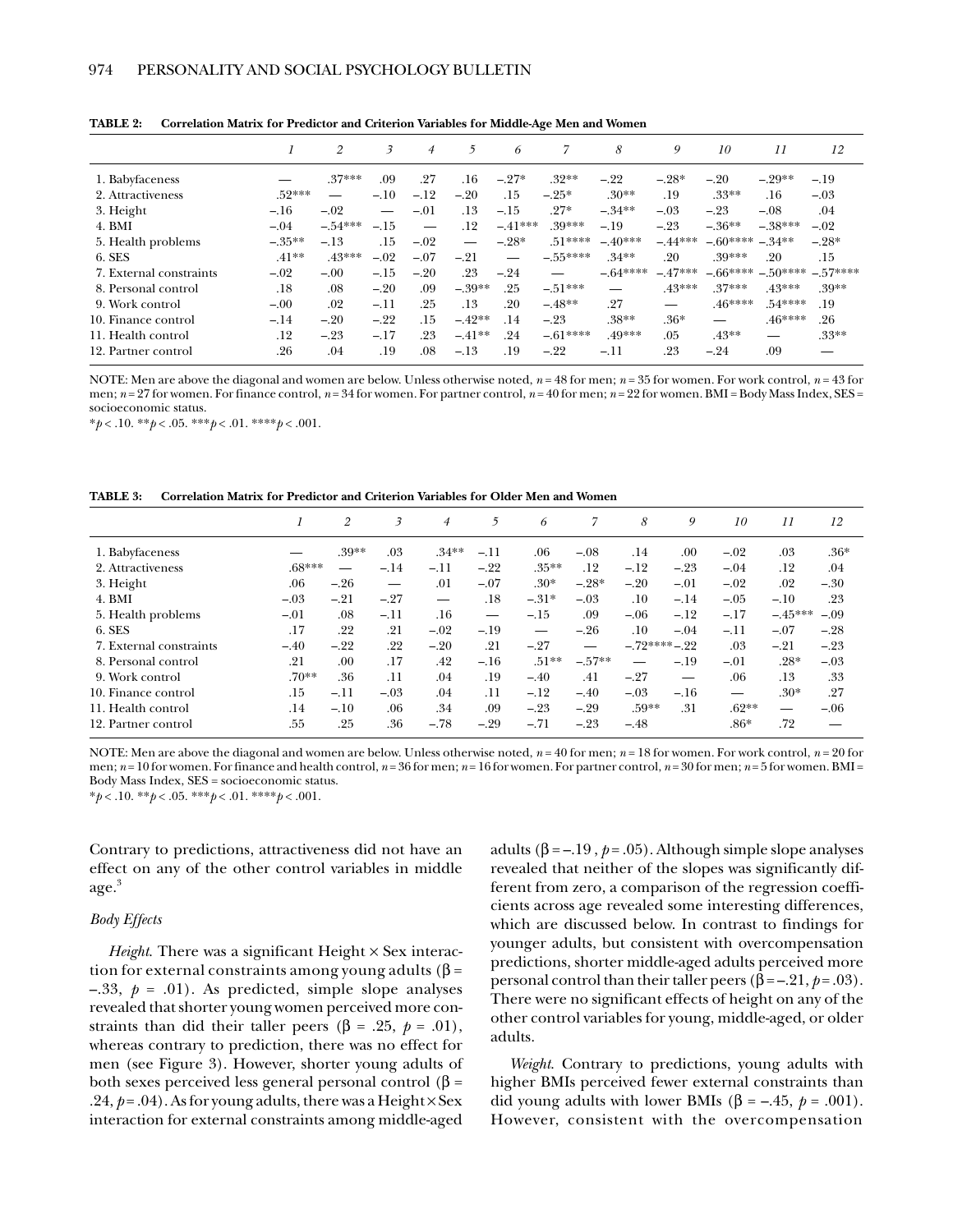|                                | Young                           | Middle-Age                        | Older                           |
|--------------------------------|---------------------------------|-----------------------------------|---------------------------------|
| <b>External constraints</b>    | $R^2 = .24, F(7, 61) = 2.75**$  | $R^2 = .43, F(9, 73) = 6.01***$   | $R^2 = .27, F(7, 50) = 2.66**$  |
| Babyfaceness                   | $.21*$                          | $.25***$                          | $-.33**$                        |
| Attractiveness                 |                                 | $-.19*$                           | $.29*$                          |
| Height                         | $-.06$                          | .02                               | $-.01$                          |
| $\operatorname{BMI}$           | $-.45***$                       | .02                               |                                 |
| <b>Sex</b>                     | $-.32**$                        | $-.18**$                          | $.25**$                         |
| Babyfaceness $\times$ Sex      |                                 |                                   | $-.25**$                        |
| Attractiveness $\times$ Sex    |                                 |                                   |                                 |
| $Height \times Sex$            | $-.33***$                       | $-.19**$                          | $.27*$                          |
| $\text{BMI} \times \text{Sex}$ | $-.16$                          | $-.25***$                         |                                 |
| <b>SES</b>                     |                                 | $-.25***$                         | $-.31**$                        |
|                                |                                 | $.29***$                          |                                 |
| Health problems                | .17                             |                                   |                                 |
| Personal control               | $R^2 = .25, F(7, 61) = 2.92***$ | $R^2 = .27, F(5, 77) = 5.79$ **** | $R^2 = .23, F(6, 51) = 2.50**$  |
| Babyfaceness                   | $.22*$                          | $-.16$                            | .23                             |
| Attractiveness                 | $-.02$                          | .17                               | $-.24$                          |
| Height                         | $.24***$                        | $-.21**$                          |                                 |
| BMI                            | $.40***$                        |                                   | .16                             |
| Sex                            | .12                             |                                   | $-.25**$                        |
| Babyfaceness $\times$ Sex      |                                 |                                   |                                 |
| Attractiveness $\times$ Sex    | $-.16$                          |                                   |                                 |
| $Height \times Sex$            |                                 |                                   |                                 |
| $BMI \times Sex$               |                                 |                                   | .11                             |
|                                |                                 |                                   |                                 |
| <b>SES</b>                     | .17                             | .16                               | $.30**$                         |
| Health problems                |                                 | $-.31***$                         |                                 |
| Work control                   | $R^2 = .23, F(7, 54) = 2.33**$  | $R^2 = .27, F(7, 61) = 3.28***$   |                                 |
| Babyfaceness                   |                                 | $-.31**$                          |                                 |
| Attractiveness                 | .15                             | $.28**$                           |                                 |
| Height                         | $.25*$                          | $-.12$                            |                                 |
| BMI                            | .17                             | .06                               |                                 |
| Sex                            | $-.03$                          | $.31***$                          |                                 |
| Babyfaceness $\times$ Sex      |                                 |                                   |                                 |
| Attractiveness × Sex           | .17                             |                                   |                                 |
|                                | $-.16$                          |                                   |                                 |
| $Height \times Sex$            | $.36***$                        |                                   |                                 |
| $\text{BMI} \times \text{Sex}$ |                                 | $.22*$                            |                                 |
| <b>SES</b><br>Health problems  |                                 | $-.24**$                          |                                 |
|                                |                                 |                                   |                                 |
| Finance control                |                                 | $R^2 = .47, F(10, 71) = 6.34***$  |                                 |
| Babyfaceness                   |                                 | $-.21**$                          |                                 |
| Attractiveness                 |                                 | .09                               |                                 |
| Height                         |                                 | $-.14$                            |                                 |
| BMI                            |                                 | $-.12$                            |                                 |
| <b>Sex</b>                     |                                 | $.22***$                          |                                 |
| Babyfaceness $\times$ Sex      |                                 | $-.12$                            |                                 |
| Attractiveness $\times$ Sex    |                                 | $-.18$                            |                                 |
|                                |                                 |                                   |                                 |
| $Height \times Sex$            |                                 |                                   |                                 |
| $\text{BMI} \times \text{Sex}$ |                                 | .14                               |                                 |
| <b>SES</b>                     |                                 | .15                               |                                 |
| Health problems                |                                 | $-.46***$                         |                                 |
| Health control                 |                                 | $R^2 = .28, F(8, 74) = 3.58***$   | $R^2 = .19, F(5, 52) = 2.39$ ** |
| Babyfaceness                   |                                 | .05                               |                                 |
| Attractiveness                 |                                 | $-.19$                            |                                 |
| Height                         |                                 |                                   |                                 |
| BMI                            |                                 | $-.11$                            | $-.07$                          |
| Sex                            |                                 | $-.04$                            | $.10\,$                         |
|                                |                                 |                                   |                                 |

# **TABLE 4: Summary of Regression Analyses Predicting Control for Young, Middle-Aged, and Older Adults**

*(continued)*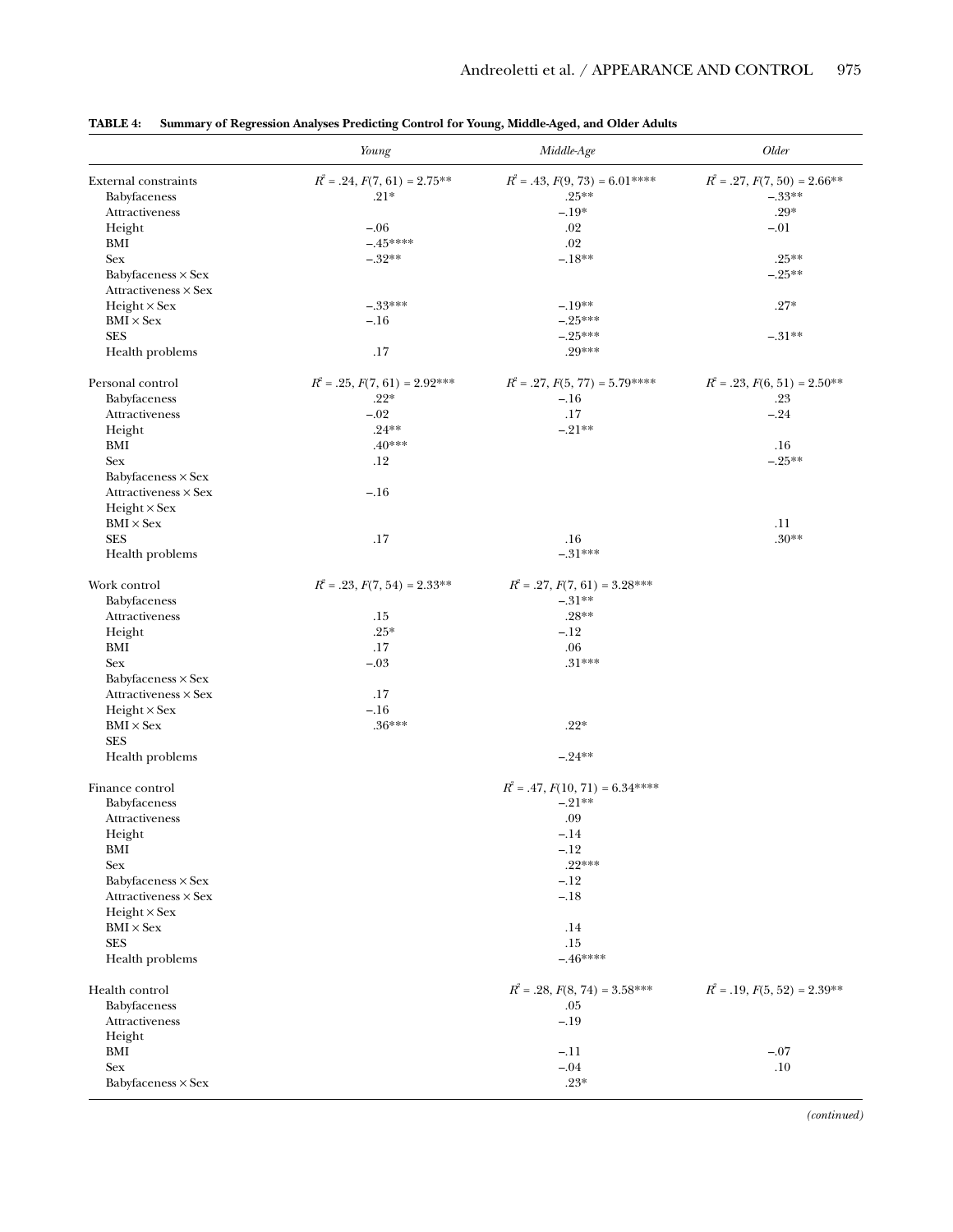|                           | Young                           | Middle-Age                      | Older                          |
|---------------------------|---------------------------------|---------------------------------|--------------------------------|
| Health control            |                                 | $R^2 = .28, F(8, 74) = 3.58***$ | $R^2 = .19, F(5, 52) = 2.39**$ |
| Attractiveness × Sex      |                                 |                                 | $-.35***$                      |
| $Height \times Sex$       |                                 |                                 |                                |
| $BMI \times Sex$          |                                 |                                 | $.25*$                         |
| <b>SES</b>                |                                 | .14                             | $-.18$                         |
| Health problems           |                                 | $-.31***$                       | $-.33***$                      |
| Partner control           | $R^2 = .35, F(8, 42) = 2.77***$ |                                 |                                |
| Babyfaceness              | .09                             |                                 |                                |
| Attractiveness            | $-.09$                          |                                 |                                |
| Height                    | $.26*$                          |                                 |                                |
| BMI                       | .20                             |                                 |                                |
| <b>Sex</b>                | $.10\,$                         |                                 |                                |
| Babyfaceness $\times$ Sex | $-.35***$                       |                                 |                                |
| Attractiveness × Sex      | $-.27*$                         |                                 |                                |
| $Height \times Sex$       | .13                             |                                 |                                |
| $BMI \times Sex$          |                                 |                                 |                                |
| <b>SES</b>                |                                 |                                 |                                |
| Health problems           |                                 |                                 |                                |

# **TABLE 4 Continued**

\**p* < .10. \*\**p* < .05. \*\*\**p* < .01. \*\*\*\**p* < .001.

predictions, heavier young adults perceived more general personal control ( $\beta$  = .40,  $p$  = .004), and a significant BMI × Sex interaction ( $β = .36, β = .01$ ) also revealed that heavier young women perceived more control over work than their thinner peers ( $β = .53, p = .03$ ). BMI did not have a significant effect on work control for young men (see Figure 3). There were no effects of BMI on any of the other control variables for young adults. For middleaged adults, there was a significant BMI × Sex interaction for external constraints (β = –.25, *p* = .01). However, this effect will not be discussed further because simple slope analyses revealed that neither the slope for men nor women was significantly different from zero. There were no effects of BMI on any other control variables for middle-aged adults and no effects for older adults.

#### *Age Differences*

Comparisons between the regression coefficients for babyface effects across age groups were made to test the hypothesis that a babyface is more advantageous for older than for young and middle-aged adults (Cohen & Cohen, 1983, p. 111). Comparisons across age also were made for other appearance variables when there were different effects across age groups. Regression coefficients for these comparisons were taken from the untrimmed regression models if the variable had been trimmed or if the regression equation was not significant. These comparisons revealed significant age differences for the effects of babyfaceness and height, although the latter findings should be interpreted with caution because no age differences had been predicted.

*Babyfaceness*. As predicted, the tendency for more babyfaced young and middle-aged adults to perceive more external constraints significantly differed from the tendency for more babyfaced older adults to perceive fewer constraints ( $z = 2.92$  and 3.27, respectively;  $p_s <$ .01). Comparisons across age groups also revealed a significant difference between the regression coefficients for the Babyface  $\times$  Sex interactions predicting partner control for young and middle-age adults ( $z = 3.21$ ,  $p <$ .01). Analysis of the simple effects revealed that the positive effect of babyfaceness on partner control for young men was significantly different from the effect for middle-aged men ( $z = 1.98$ ,  $p < .05$ ). The negative effect of babyfaceness for young women was also marginally different from the effect for middle-aged women (*z* = 1.67, *p* < .10).

*Height*. Comparisons across age groups revealed that the regression coefficients for the Height  $\times$  Sex interaction predicting external constraints differed significantly for young and older adults  $(z=3.11, p<0.01)$  as well as for middle-aged and older adults  $(z = 2.70, p < .01)$ . Analysis of the simple effects revealed that the tendency for shorter, young and middle-aged women to perceive more constraints differed from the effect for older women (*z*s = 3.03 and 1.73, respectively; *p*s < .01 and .10, respectively). Comparisons also revealed that the negative effect of a short stature on personal control for young adults differed significantly from the positive effect for middle-aged adults  $(z = 3.07, p < .01)$ , who differed from older adults  $(z = 1.89, p = .06)$ .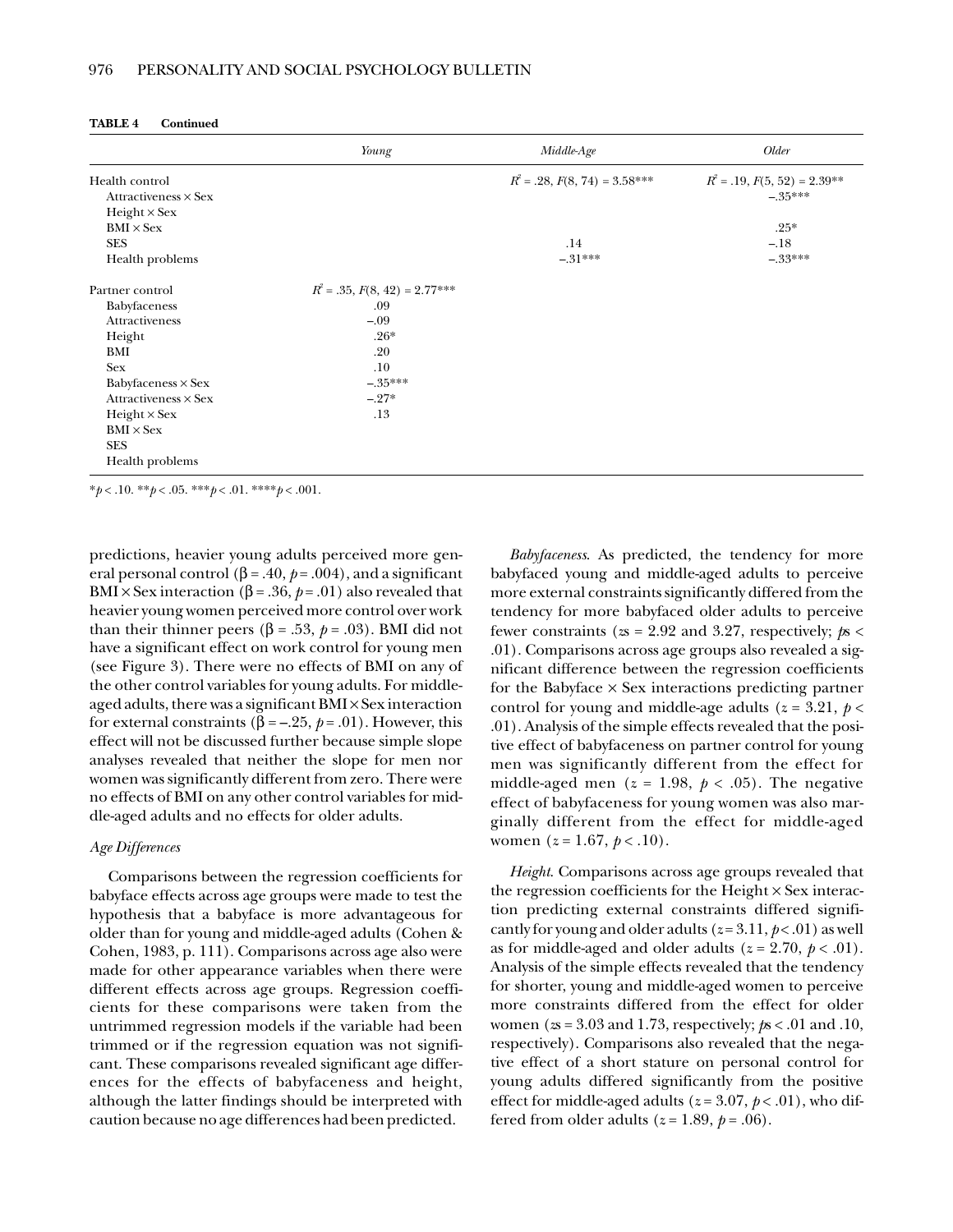

**Figure 1 Young adults' perceived control over their partners and older adults' perceived external constraints as a function of babyfaceness and gender.**

NOTE: Low, average, and high values represent one standard deviation below the mean, the mean, and one standard deviation above the mean for each gender, respectively (cf., Aiken & West, 1991; Cohen & Cohen, 1983).



**Figure 2 Middle-aged adults' perceived control over their health as a function of attractiveness and gender.**

NOTE: Low, average, and high values represent one standard deviation below the mean, the mean, and one standard deviation above the mean for each gender, respectively (cf., Aiken & West, 1991; Cohen & Cohen, 1983).

# *SES, Health, and Sex Effects*

Consistent with past research (e.g., Lachman & Weaver, 1998a; Rodin, 1986), SES and health were related to control beliefs in middle-aged and older adults (see Table 4). Lower SES middle-aged and older adults perceived more external constraints, and lower SES older adults also perceived less general personal control. Middle-aged adults with more health problems perceived more constraints, less general personal control, work control, finance control, and health control, whereas older adults with more health problems perceived less control over health. Sex differences in control beliefs were consistent with past research (e.g., Lachman & Weaver, 1998b) only for older adults. Older women perceived more constraints and less personal control than did older men. In contrast, young women and middle-aged women perceived fewer constraints than did men, although the finding for young adults was qualified by several interactions. Middle-aged women also perceived more control over work than did middleaged men.

#### DISCUSSION

The findings revealed that one's physical appearance is related to one's control beliefs. Moreover, the effects of appearance were at least equal to, if not greater than, the effects of more established predictors such as SES and health. As expected, the effects varied with age and sex and did not always conform to the straightforward prediction that individuals stigmatized by their appearance will perceive more constraints and less control. Rather, many of the results supported the hypothesis that individuals may overcompensate for negative expectations based on their physical appearance in ways that lead to perceptions of greater control.

As predicted, babyfaceness was related to diminished control beliefs in young and middle adulthood and to enhanced beliefs in older adulthood. More babyfaced middle-aged adults reported more constraints, and more babyfaced young women reported less control over their partners, a finding consistent with evidence that more dominant men prefer to date babyfaced women, who appear submissive (Hadden & Brownlow, 1991). More babyfaced middle-aged adults also felt less control over their work and finances, a finding consistent with evidence that babyfaced adults are disadvantaged in the occupational domain (Collins & Zebrowitz, 1995; Copley & Brownlow, 1995; Zebrowitz, Tenenbaum, & Goldstein, 1991). On the other hand, more babyfaced older adults reported fewer external constraints, consistent with the suggestion that looking young may become an advantage in older adulthood rather than a hindrance. This finding was strongest for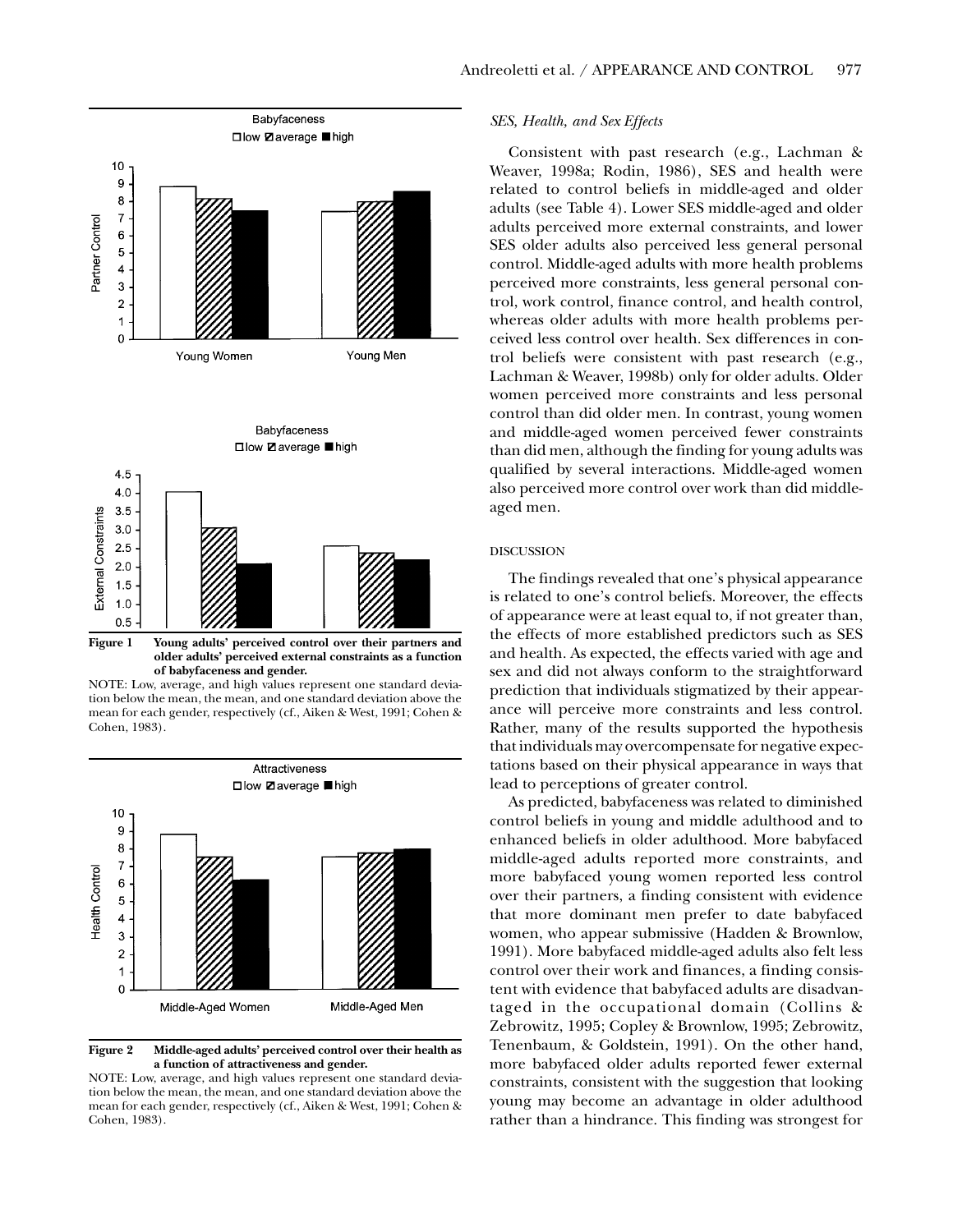

**function of Body Mass Index (BMI) and gender.** SOURCE: Aiken and West (1991), Cohen and Cohen (1983). NOTE: High, average, and low values of height represent on standard deviation above the mean and one standard deviation below the mean

for each gender, respectively.

women, which is not surprising given that a youthful appearance has a more positive effect on the social outcomes of women (e.g., Buss, 1989; Deutsch, Zalenski, & Clark, 1986).

In one instance, babyfaceness in young adulthood was associated with control beliefs suggestive of overcompensation. More babyfaced young men perceived more rather than less control over their partners. This finding is consistent with other recent evidence that babyfaced young men may overcompensate for the babyface stereotype with disconfirming behavior (e.g., Zebrowitz, Collins, & Dutta, 1998; Zebrowitz, Andreoletti, et al., 1998). It thus appears that young babyfaced men attempt to refute the stereotype that they are submissive and weak, a motivation that also may cause them to exert more rather than less control over their partners.

Only among middle-aged adults was there a significant effect of attractiveness on control beliefs. Those who were less attractive reported less control over work,

which supports the prediction that the negative social consequences of an unattractive appearance would lead to lower control beliefs. In contrast, less attractive middle-aged women reported more control over their health. These findings are consistent with evidence that unattractive individuals may compensate for the attractiveness halo with greater effort to control their social outcomes (Miller & Rudiger, 1997). Other effects of attractiveness also may contribute to its specific effects on health control. In particular, the finding that less attractive women report more health control may reflect a tendency for people, including physicians, to perceive more attractive individuals as healthier, with the result that symptoms reported by more attractive patients are taken less seriously (e.g., Hadjistavropoulos, Ross, & von Baeyer, 1990). This disadvantage of attractiveness may be particularly problematic for women, whose symptoms tend to be taken less seriously than men's to begin with (cf. Frank & Taylor, 1993).

Shorter young adults of both sexes perceived less general, personal control and shorter women perceived more external constraints. Although the lack of effect of short stature on perceived constraints for men was unanticipated, its effect on men's perceived control reveals that these disadvantages do take a toll. Only in middle age, where shorter adults perceived more personal control, was there evidence of overcompensation for the negative expectancies associated with being short. A short stature may be more disadvantageous when one's age or gender also works against personal control, which could explain the greater effect on perceived constraints for young women and the inability of young adults to compensate with greater personal control. This explanation is consistent with evidence that short stature may be more problematic when coupled with a babyish facial appearance, which also increases constraints (Zebrowitz, Andreoletti, et al., 1998).

Most of the effects of BMI were consistent with the suggestion that overweight individuals may compensate for their appearance in ways that lead to feelings of greater control. In particular, young adults with higher BMIs perceived more personal control than did their thinner peers. Young women with higher BMIs also perceived more control over their work. In older adulthood, heavier women perceived more control over their health. These findings may be explained by a tendency for overweight individuals, particularly women, to compensate for weight stereotypes with greater efforts to control their social outcomes (cf. Miller & Myers, 1998). The lack of evidence for compensation among men is consistent with research suggesting that weight concerns are less salient for men than for women (Rodin, Silberstein, & Striegel-Moore, 1984), and that it takes higher levels of overweight for men to feel stigmatized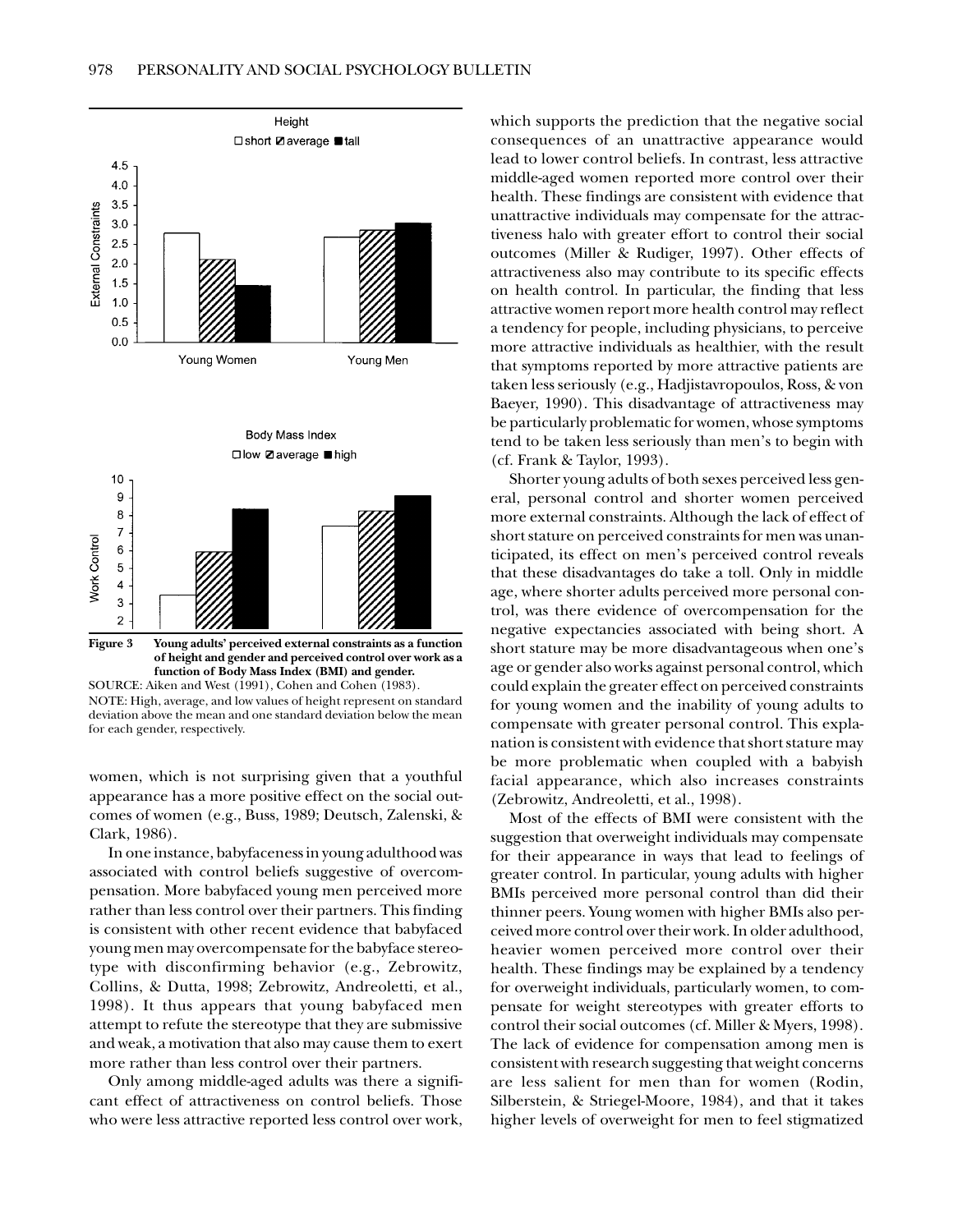than it does for women (Fallon & Rozin, 1985). Although compensatory efforts may lead overweight individuals to perceive more control, it is somewhat surprising that young overweight adults also perceived fewer constraints. We have no explanation for this unexpected finding and we recommend that it be interpreted with caution.<sup>4</sup>

The cross-sectional, correlational design used in this study leaves open important questions for future research. Although most of the appearance variables examined here have been found to be stable across the life span, it is certainly possible that control beliefs could influence one's physical appearance as well as vice versa. Indeed, there is some evidence to suggest that one's personality can alter one's physical appearance over the life course (Zebrowitz, Collins, & Dutta, 1998). Furthermore, it would be useful to examine other personality variables in relation to control beliefs and physical appearance. Longitudinal data is needed to assess the causal direction of the effects reported here and also to confirm the changes in the relationship between appearance and control beliefs across the life span. In addition, experimental data is needed to directly assess compensatory behaviors in response to external constraints among those who are babyfaced, unattractive, overweight, or short to determine whether such behaviors do in fact increase feelings of personal control.

Although several interesting questions will require additional research, the present study is the first to examine the independent effects of various stigmatizing appearance qualities on general and specific control beliefs at different ages; as such, it makes several important contributions to the literature. First, we found that being babyfaced or short was independently associated with greater perceptions of external constraints in young and middle adulthood, whereas being unattractive or overweight was not. Second, we found that being babyfaced, unattractive, or short was independently associated with diminished perceptions of both general and domain-specific control beliefs in young and middle adulthood, whereas being overweight was not. Third, we found that stigmatized appearance qualities were not always associated with lower control beliefs. Indeed, those who were less attractive, more babyfaced, overweight, or short sometimes perceived more rather than less control than their more favored peers, suggesting that individuals whose appearance creates social barriers may compensate with greater efforts to control their social environment. Fourth, several interactions between appearance and sex revealed that, in general, appearance was more likely to have an effect on women's control beliefs than on men's.

Finally, we found that the relationship between appearance and control beliefs varied across the life span. One notable age difference was that high babyfaceness was associated with higher perceived external constraints at younger ages but with lower perceived constraints in older adulthood. Another interesting age difference concerned the specific domains of control that were affected by appearance. For young adults, appearance had effects on work and partner control but not on finance or health control, perhaps because the former domains are more salient in young adulthood when people are in the early stages of careers and relationships. For middle-aged adults, appearance had effects on work, finance, and health control but not partner control, perhaps because people at this age tend to be in stable relationships where appearance is less significant. For older adults, appearance had no effect on the domain-specific control beliefs. Because many people at this age are in stable relationships with partners, employers, and doctors, appearance may become less important than factors such as SES and health.

In conclusion, the present study revealed that the specific effects on control beliefs of being babyfaced, unattractive, short, or overweight vary with age and sex. Furthermore, the size of these effects was comparable to those of more established predictors such as SES and health. Finally, physical appearance was more often related to perceived external constraints than to personal control. This finding may account for the inconsistent effects of appearance in past research that did not differentiate between these two types of control beliefs. Continued research to tease apart the complex relationship between various stigmatizing appearance qualities and control beliefs is important for understanding and improving the lives of those who are stigmatized by their appearance.

# **NOTES**

1. Another argument in favor of perceived versus actual control is that perceived control has a stronger influence on emotions and behavior than does actual control and therefore is a better predictor of functioning (Langer, 1979; Peterson & Stunkard, 1989; Rodin, 1990).

2. Although analyses were performed separately for each age group, given the broad age ranges, there was some age variability within each group. To ensure that our results were not due to age differences within groups, additional analyses were conducted that included age as a predictor variable. None of the appearance effects lost significance when age was included.

3. For middle-aged adults, as predicted, there was a tendency for attractiveness to be associated with fewer external constraints ( $β = -19$ ,  $p = .10$ ), whereas, contrary to predictions, there was a tendency for attractiveness to be positively related to constraints for older adults ( $\beta$  = .29,  $p = .07$ ). Comparisons of the regression coefficients across age revealed that the effect of attractiveness for young and middle-aged adults differed from the effect for older adults (*z*s = 1.70 and 2.45, respectively; *p*s = .09 and .02, respectively). Although compensatory efforts may lead less attractive individuals to perceive more control, it is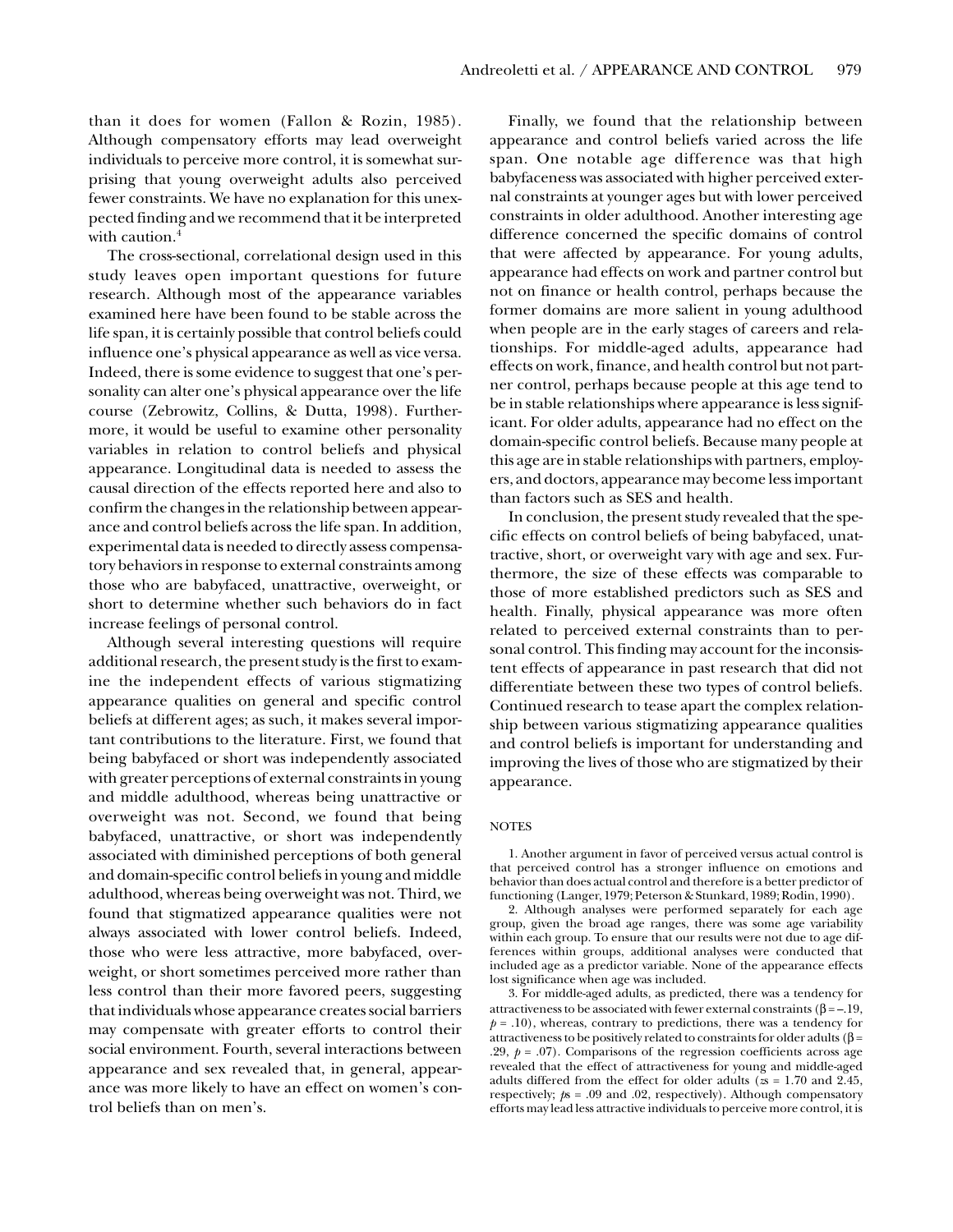surprising that less attractive older adults perceived fewer constraints. One possible explanation is that attractive individuals may suffer the age-related decline in attractiveness more acutely than the less attractive. This could lead to a greater subjective experience of constraints in older adulthood among those who are more attractive. It also may be that, over the life course, less attractive individuals develop skills that reduce their experienced constraints by the time they reach old age. Both possibilities are plausible given that, although attractiveness declines with age, attractiveness relative to one's peers is stable across the life span (Zebrowitz, Olson, & Hoffman, 1993).

4. Because the direction of the Body Mass Index (BMI) effects on perceived constraints was unexpected, we tried to assess the reliability of the effects by replicating them in the Mid-Life in the United States (MIDUS) sample (Lachman & Weaver, 1998a), which included measures of BMI and height but not facial appearance. The effects did not replicate in the larger sample, although they did remain in the Boston sample even when the facial appearance variables were not included in the analysis.

#### REFERENCES

- Aiken, L. S., & West, S. G. (1991). *Multiple regression: Testing and interpreting interactions*. Newbury Park, CA: Sage.
- Alder, N. E., Boyce, T., Chesney, M. A., Cohen, S., Folkman, S., Kahn, R. L., & Syme, S. L. (1994). Socioeconomic status and health: The challenge of the gradient. *American Psychologist*, *49*, 15-24.
- Allon, N. (1982). The stigma of overweight in everyday life. In B. B. Wolman & S. DeBerry (Eds.), *Psychological aspects of obesity: A handbook* (pp. 130-174). New York: Van Nostrand Reinhold.
- Barrios, B. A., Barrios, Z. G., & Topping, J. S. (1977). Locus of control of what? *Psychology*, *14*, 51-54.
- Berry, D. S., & McArthur, L. Z. (1985). Some components and consequences of a babyface. *Journal of Personality and Social Psychology*, *48*, 312-323.
- Brackbill, Y., & Nevill, D. D. (1981). Parental expectations of achievement as affected by children's height. *Merrill-Palmer Quarterly*, *27*(4), 429-441.
- Buss, D. M. (1989). Sex differences in human mate preference: Evolutionary hypotheses tested in 37 cultures. *Behavioral and Brain Sciences*, *12*, 1-49.
- Cash, T. F., & Smith, E. (1982). Physical attractiveness and personality among American college students. *Journal of Psychology*, *111*, 183-191.
- Chaiken, S. (1986). Physical appearance and social influence. In C. P. Herman, M. P. Zanna, & E. T. Higgins (Eds.), *Physical appearance, stigma, and social behavior: The Ontario Symposium* (Vol. 3, pp. 143- 177). Hillsdale, NJ: Lawrence Erlbaum.
- Cohen, J., & Cohen, P. (1983). *Applied multiple regression/correlation analysis for the behavioral sciences* (2nd ed.). Hillsdale, NJ: Lawrence Erlbaum.
- Collins, M. A., & Zebrowitz, L. A. (1995). The contributions of appearance to occupations outcomes in civilian and military settings. *Journal of Applied Social Psychology*, *25*, 129-163.
- Copley, J. E., & Brownlow, S. (1995). The interactive effects of facial maturity and name warmth on perceptions of job candidates. *Basic and Applied Social Psychology*, *16*, 251-265.
- Crandall, C. S. (1994). Prejudice against fat people: Ideology and selfinterest. *Journal of Personality and Social Psychology*, *66*, 882-894.
- Crocker, J., Major, B., & Steele, C. (1998). Social stigma. In D. T. Gilbert, S. T. Fiske, & G. Lindzey (Eds.), *The handbook of social psychology* (4th ed., pp. 504-553). Boston: McGraw-Hill.
- Dejong, W. (1980). The stigma of obesity: The consequences of naive assumptions concerning the causes of physical deviance. *Journal of Health and Social Behavior*, *81*, 75-87.
- Dejong, W., & Kleck, R. E. (1986). The social psychological effects of overweight. In C. P. Herman, M. P. Zanna, & E. T. Higgins (Eds.), *Physical appearance, stigma, and social behavior: The Ontario Symposium* (Vol. 3, pp. 65-87). Hillsdale, NJ: Lawrence Erlbaum.
- Deutsch, F. M., Zalenski, C. M., & Clark, M. E. (1986). Is there a double standard of aging? *Journal of Applied Social Psychology*, *16*, 771- 785.
- Eagly, A. H., Ashmore, R. D., Makhijani, M. G., & Longo, L. C. (1991). What is beautiful is good, but...:A meta-analytic review of research on the physical attractiveness stereotype. *Psychological Bulletin*, *110*, 109-128.
- Eisenberg, N., Roth, K., Bryniarski, K. A., & Murray, E. (1984). Sex differences in the relationship of height to children's actual and attributed social and cognitive competencies. *Sex Roles*, *11*, 719- 734.
- Fallon, A. E., & Rozin, P. (1985). Sex differences in perceptions of desirable body shape. *Journal of Abnormal Psychology*, *94*, 102-105.
- Feingold, A. (1990). Gender differences in effects of physical attractiveness on romantic attraction: A comparison across five research paradigms. *Journal of Personality and Social Psychology*, *39*, 981-993.
- Feingold, A. (1992). Good-looking people are not what we think. *Psychological Bulletin*, *111*, 304-341.
- Frank, E., & Taylor, C. B. (1993). Coronary heart disease in women: Influences on diagnosis and treatment. *Annals of Behavioral Medicine*, *15*, 156-161.
- Friedman, H., & Zebrowitz, L. A. (1992). The contribution of typical sex differences in facial maturity to sex role stereotypes. *Personality and Social Psychology Bulletin*, *18*, 430-438.
- Hadden, S. B., & Brownlow, S. (1991, March 20-24). *The impact of facial structure and assertiveness on dating choice*. Poster presented at the annual meeting of the Southeastern Psychological Association, New Orleans, LA.
- Hadjistavropoulos, H. D., Ross, M. A., & von Baeyer, C. L. (1990). Are physicians' ratings of pain affected by patients' physical attractiveness? *Social Science and Medicine*, *31*, 69-72.
- Jackson, L. A., & Ervin, K. S. (1992). Height stereotypes of women and men: The liabilities of shortness for both sexes. *Journal of Social Psychology*, *132*, 433-445.
- Lachman, M. E., & Weaver, S. L. (1998a). The sense of control as a moderator of social class differences in health and well-being. *Journal of Personality and Social Psychology*, *74*, 763-773.
- Lachman, M. E., & Weaver, S. L. (1998b). Sociodemographic variations in the sense of control by domain: Findings from the MacArthur studies of midlife. *Psychology and Aging*, *13*, 553-562.
- Langer, E. (1979). The illusion of incompetence. In L. Perlmutter & R. Monty (Eds.), *Choice and perceived control* (pp. 301-313). Hillsdale, NJ: Lawrence Erlbaum.
- Langlois, J., Kalakanis, L., Rubenstein, A., Larson, A., Hallam, M., & Smoot, M. (1996, July). *The myths of beauty: A meta-analytic review*. Paper presented at the meeting of the American Psychological Society, San Francisco.
- Levenson, H. (1981). Differentiating among internality, powerful others, and chance. In H. M. Lefcourt (Ed.), *Research in the locus of control construct: Assessment methods* (Vol. 1, pp. 15-63). New York: Academic Press.
- McArthur, L. Z., & Apatow, K. (1983-1984). Impressions of babyfaced adults. *Social Cognition*, *2*, 315-342.
- Miller, C. T., & Myers, A. M. (1998). Compensating for prejudice: How overweight people (and others) control outcomes despite prejudice. In J. K. Swim & C. Stangor (Eds.), *Prejudice: The target's perspective* (pp. 191-218). San Diego, CA: Academic Press.
- Miller, C. T., Rothblum, E. D., Felicio, D., & Brand, P. (1995). Compensating for stigma: Obese and nonobese women's reactions to being visible. *Personality and Social Psychology Bulletin*, *21*, 1093- 1106.
- Miller, C. T., & Rudiger, L. (1997, October). *Compensation for prejudice: How the stigmatized obtain desired outcomes despite prejudice*. Paper presented at the annual meeting of the Society of Experimental Social Psychology, Toronto, Ontario, Canada.
- Montepare, J. M., & Zebrowitz, L. A. (1998). Person perception comes of age: The salience and significance of age in social judgments. In M. P. Zanna (Ed.), *Advances in experimental social psychology* (Vol. 30, pp. 93-161). New York: Academic Press.
- Pasupathi, M., Carstensen, L. L., & Tsai, J. L. (1995). Ageism in interpersonal settings. In B. Lott & D. Maluso (Eds.), *The social psychology of interpersonal discrimination* (pp. 160-182). New York: Guilford.